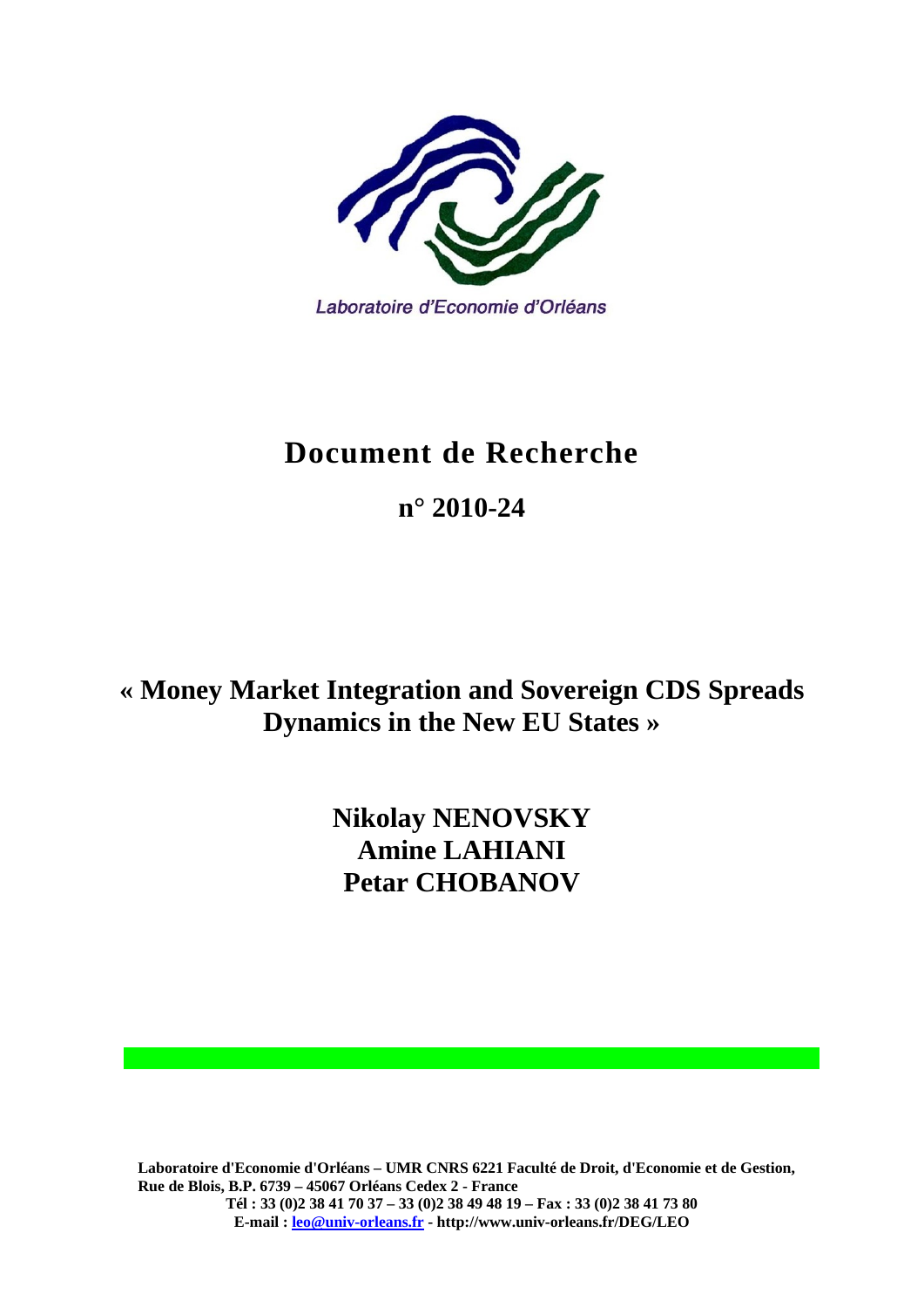## **Money Market Integration and Sovereign CDS Spreads Dynamics in the New EU States<sup>1</sup>**

Petar Chobanov University of National and World Economy, Sofia pchoby@gmail.com

> Amine Lahiani University of Orléans, LEO amine.lahiani@univ-orleans.fr

Nikolay Nenovsky University of National and World Economy, Sofia University of Orléans, STUDIUM nenovsky@gmail.com

1

<sup>&</sup>lt;sup>1</sup> The paper was presented at the VII- èmes Journées d'Economie Financière, El Mouradi Gammarth, Tunis 14 et 15 octobre 2010.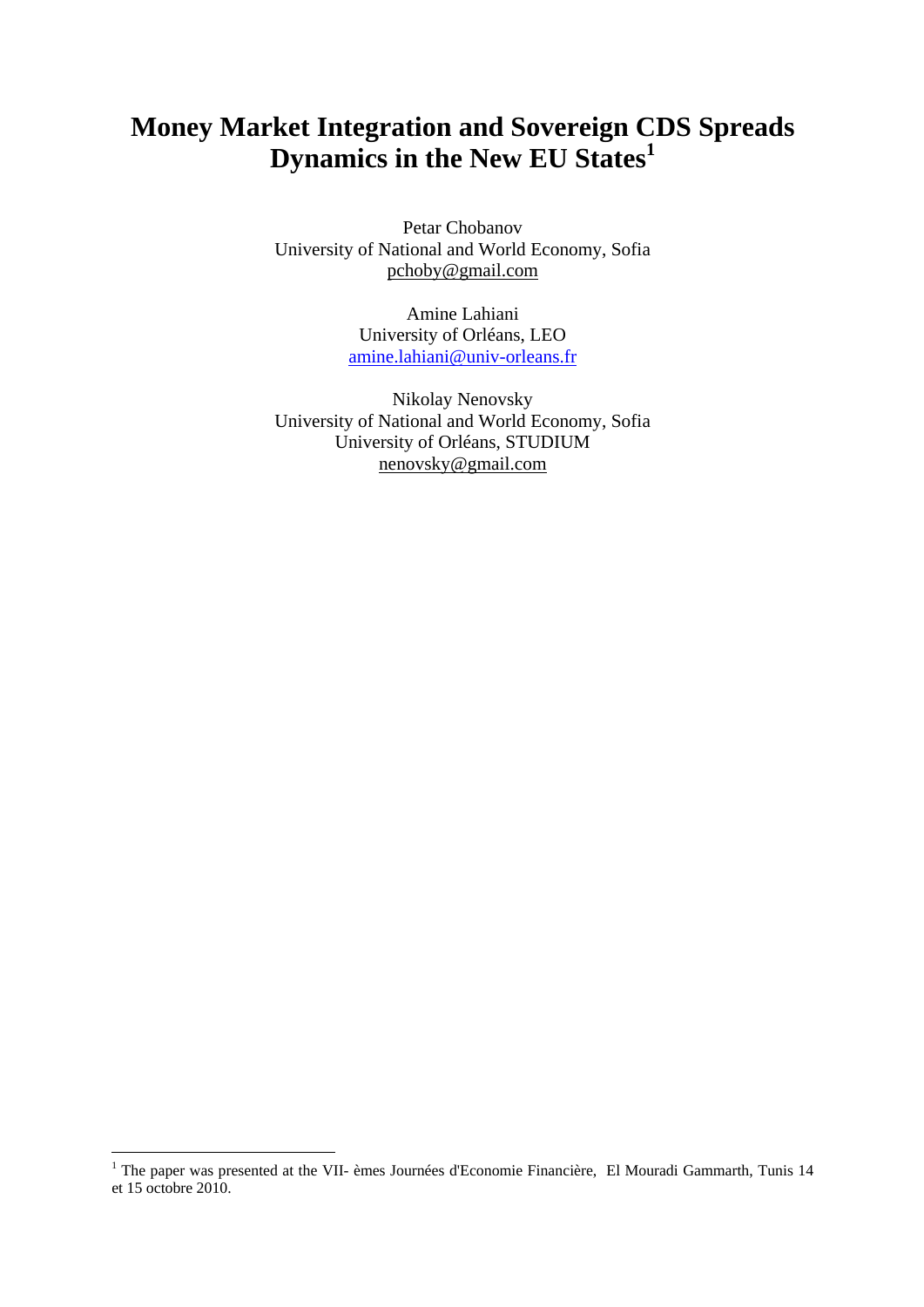**Summary:** When the first phase of the crisis focused primarily on the interbank market volatility, the second phase spread on the instability of public finance. Although the overall stance of public finances of the new members is better than the old member countries, the differences within the new group are significant (from the performer Estonia to the laggard Hungary). Sovereign CDS spreads have become major variables focused on risks and expectations about the fiscal situation of different countries. In the paper we investigate, first, whether there is a link in the new member states (NMS) between the expectations about the condition of their public finances and the dynamics of money markets, including integration of national money markets with the euro area. In others word we contribute to clarify the relationship between fiscal and liquidity risks as major components of systemic risk. Second, we look on the particularities of this relationship through the different phases of the crisis and across the different countries using different monetary regimes. This concerns mostly two opposite extreme monetary regimes, namely, currency boards (and quasi-fixed exchange rate) - Bulgaria, Estonia, Latvia, Lithuania, or inflation targeting - Poland, Czech Republic, Hungary and Romania. The results obtained form the high frequency panel data models support the theoretical hypotheses and policy intuition that exists strong relationship between the liquidity risk (measured by the short term money markets) and fiscal risk (measured by CDS) and that this link is extremely unstable and in some sense nonlinear during the financial crisis. Our study confirm that the strong link between monetary and public finance risk as apart of total systemic risk increase during the crisis especially for currency boards regimes, when the link becomes stronger and pronounced. For the inflation targeting countries the link became weaker and less pronounced.

**Résumé:** Tandis que la première phase de la crise actuelle portait principalement sur la volatilité du marché interbancaire, la deuxième phase consistait en une forte instabilité des finances publiques. Bien que l'orientation globale des finances publiques des nouveaux membres de l'Union européen soit meilleure que celle constituée dans les anciens membres, les différences au sein du nouveau groupe sont importantes (allant de la performante Estonie à la Hongrie indisciplinée). Les spreads souverains CDS sont devenus les principales variables qui captaient les risques et les attentes concernant la situation financière des différents pays. Dans l'article, nous étudions, en premier lieu, l'existence d'un lien entre les anticipations sur l'état des finances publiques d'un côté et la dynamique des marchés monétaires de l'autre coté, ainsi que l'état de l'intégration des marchés monétaires nationaux avec la zone euro. En autres mots nous contribuons à clarifier la relation entre les risques budgétaires et les risques des finances publiques en tant que composants principaux du risque systémique. Deuxièmement, nous examinons les particularités de cette relation à travers les différentes phases de la crise dans les différents pays selon leurs régimes monétaires. Il s'agit de deux régimes monétaires opposés, à savoir, les caisses d'émission (plus les pays où le taux de change est quasi-fixe) - la Bulgarie, l'Estonie, la Lettonie, la Lituanie, et les pays avec ciblage de l'inflation - la Pologne, la République tchèque, la Hongrie et la Roumanie. Les résultats obtenus par les modèles de panel à fréquence journalière confirment les hypothèses théoriques qu'il existe une forte relation entre le risque de liquidité (mesuré par les taux monétaires à court terme) et celui des finances publiques (mesuré par la CDS) et que ce lien est extrêmement instable, et dans un certain sens non linéaire au cours de la crise financière. Avant la crise, pour les pays avec Currency Boards, ce lien n'était pas concevable, la crise a changé la situation en le rendant fort et prononcé. Pour les pays qui utilisent le ciblage d'inflation la dynamique est inverse - le lien est devenu plus faible et moins prononcé, bien que plus fort qu'auparavant.

**JEL code**: E43; G10; P20; F31; F34

**Key words**: money markets, sovereign CDS spreads, EU enlargement, monetary regimes, financial crisis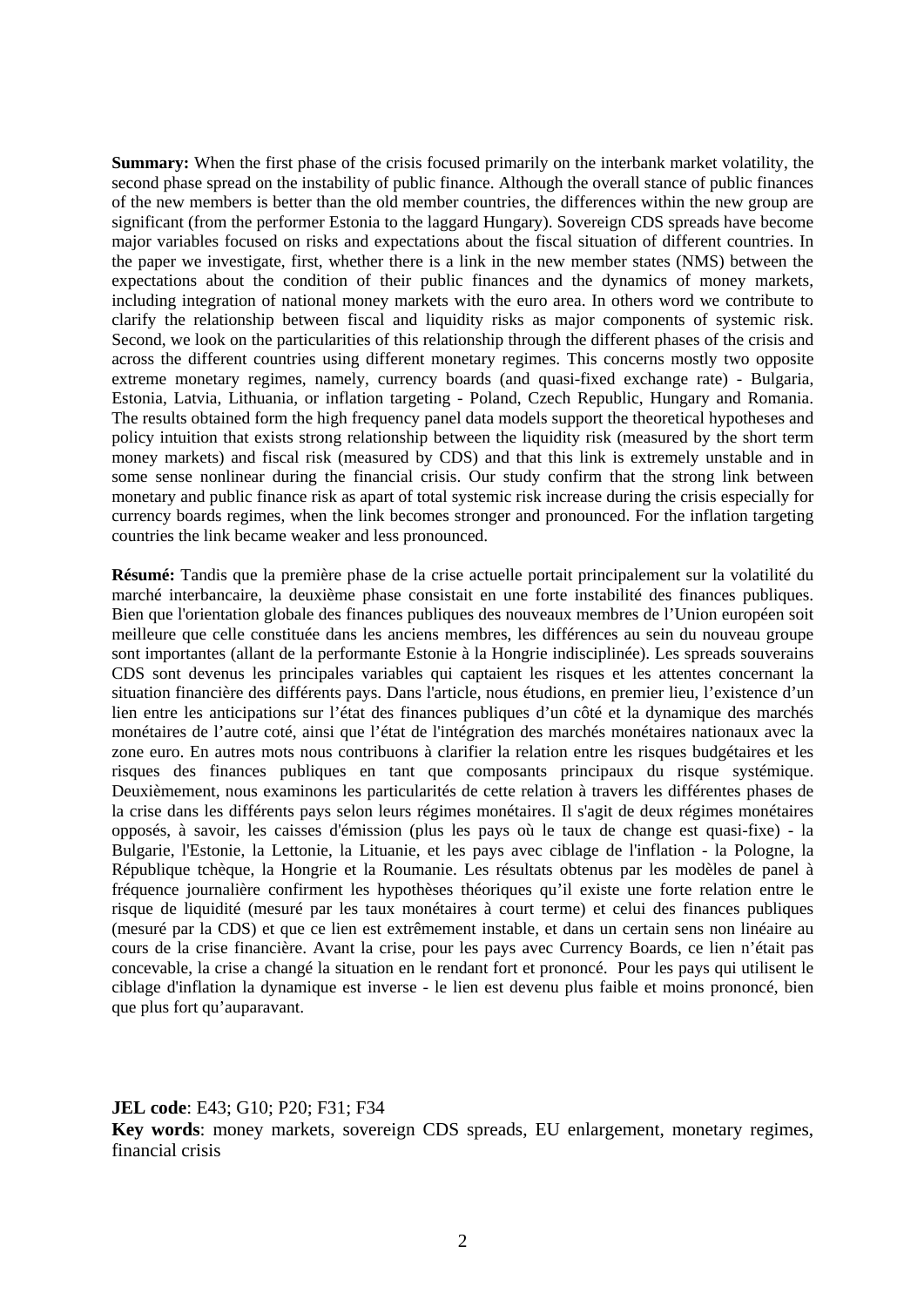## **Introduction**

1

The crisis placed again in the center of attention on the EU stability and expansion of the euro area, on monetary and fiscal integration of new countries and their resistance to various types of shocks.

In the few years before the onset of the crisis, the EU enlargement moved without significant disruptions and according to the institutional frameworks needed for the next step - the enlargement of the euro zone. The main theoretical discussion was limited generally to the question of how different types of monetary and exchange rates regimes are able to fulfill criteria for nominal and real convergence and to protect against asymmetric shocks. As a rule, the monetary policies of the NMS closely followed the ECB policy, either in the discretionary regime (inflation targeting), or passively (currency boards or quasi fixed exchange rate). The convergence of monetary variables, particularly interest rates was relatively well developed, and generally satisfactory nominal integration was observed. This concerned especially the interbank money market, which is not only a key element in the transmission of monetary policy, but also serves as an indicator for the liquidity stance, for interbank risk and for overall confidence in the banking system.

Current crisis that started during the 2007 has gone through two phases, which are reflected on the NMS, especially after September 2008 (Gardo and Martin, 2010). When the first phase of the crisis focused primarily on the interbank market volatility, the second phase spread on the instability of public finance. Although the overall stance of public finances of the new members is better than the old member countries, the differences within the new group are significant (from the performer Estonia to the laggard Hungary). In this second phase, of sovereign CDS spreads have become a major variable for observation, focused on risks and expectations about the fiscal situation of different countries.

Several interesting theoretical and practical issues appear. First one is, whether there is a link in the NMS between expectations about the condition of the public finances and the dynamics of money markets, including integration of their money markets with the euro area. This mean investigating the links between fiscal and liquidity risks as major components of systemic risk, or, which is another manifestation of the above - a correlation between the macro (public), and micro (bank) dimensions of the systemic risk. Second, how the above link, if exists and a priori it should exist, will be developed in time and in different phases of a crisis and how it evolves according to different countries monetary regimes. This concerns mostly two opposite extreme monetary regimes, namely, currency boards (and quasi-fixed exchange rate) - Bulgaria, Estonia, Latvia, Lithuania, Croatia, or inflation targeting - Poland, Czech Republic, Hungary and Romania. Thus, our study is comparative in nature and allows opposing various monetary and exchanging rate regimes<sup>2</sup>.

After exposing our theoretical motivations and objectives (part 1), and briefly presenting the related studies and empirical strategies (part 2), we discussed the results form the daily data panels models and we stress some limitations and possible developments of our study.

## **Theoretical motivation: integration of money markets and fiscal risks**

In the current global and European crisis several phases emerged, two of them are of particular importance. The first one is money market crisis when confidence between banks

 $2^2$  For details see review articles of Ball (2010) and Frankel (2010), and for Eastern Europe see Gardo and Martin (2010).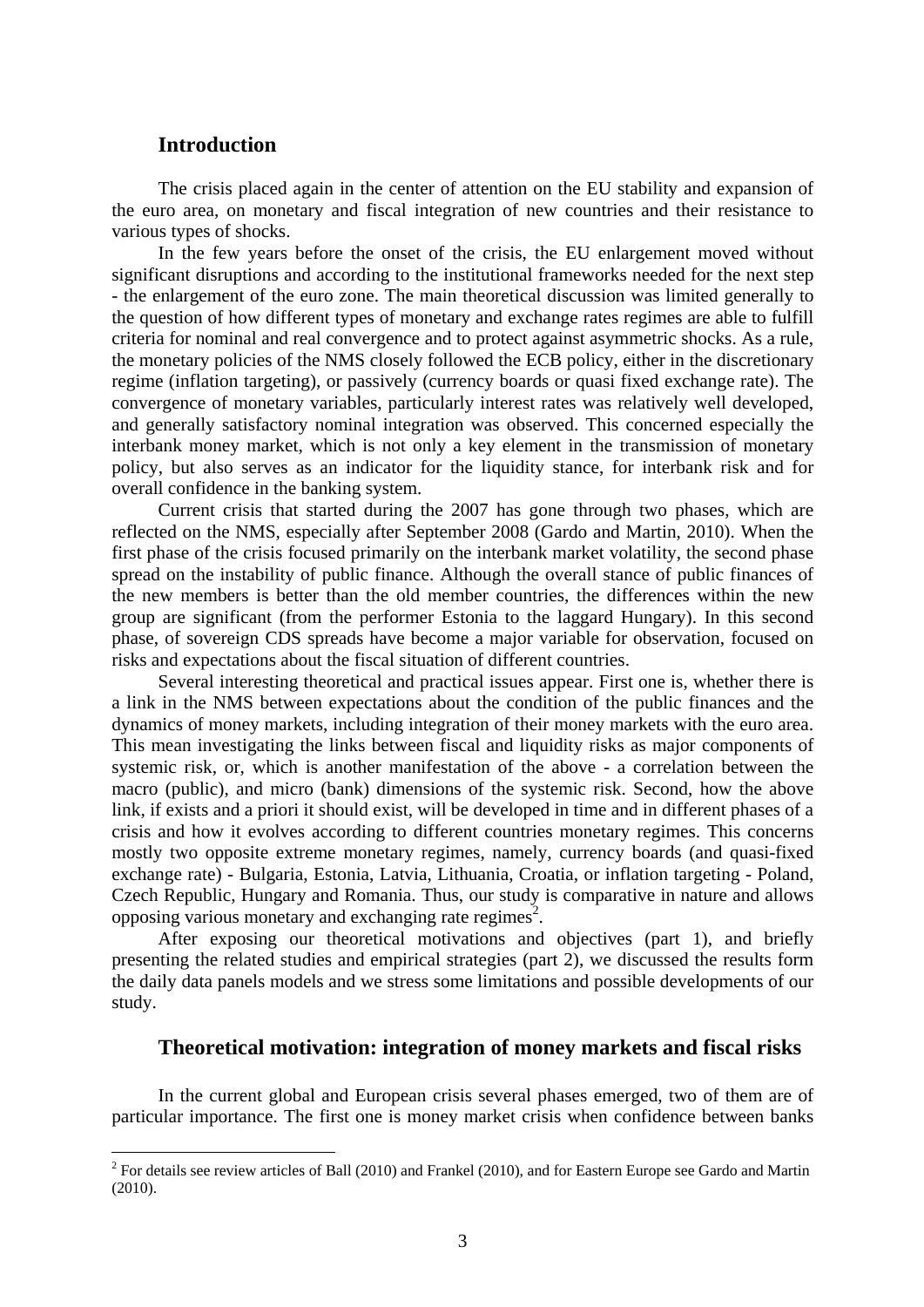ultimately led to deep changes in the principles and techniques of central bank monetary policies (quantitative easing, non-standard measures, abandonment of the so called separation principle etc...). The second phase concerns the crisis of public finances and public debt, which appears later and was largely cumulative result of massive fiscal stimulus taken at the outset and designed to help the banking sector and to compensate for the ineffectiveness of monetary measures $3$ .

In the first phase the attention of investors, bankers, and businesses interested in European economy was nailed on the state of money market, although a theoretical perspective, such markets have been in same respects forgotten and unexplored (Holthausen and Pill  $(2010)^4$ . After a long period of convergence and stability these markets started to experience sharp fluctuations (mainly increases) and pronounced divergence of national interest rates dynamics<sup>5</sup>. Short-term interest rates (unsecured overnight interest rates, and 3 months rates) were of particular importance because they reflect not only changes in shortterm liquidity of the banking sector, but also confidence in the banking system as a whole. Shorts term interest rates are closely related to the formation of a term structure of the yield curve, indicator of current and anticipated economic development, and they represented a major signal for future interventions by central banks. On the charts 1 and 2 are presented the respectively the overnight interest rates dynamics and 3 month money market rate dynamics, compared to the ECB credit and deposit facilities interest rates.





1

<sup>3</sup> See details for Ecofin (2009), BNB (2010), ECB, (2010), Berglof and al. (2009), Gardo and Martin (2010), Cerisier (2010), Bordes and Clerc (2010).

<sup>&</sup>lt;sup>4</sup> According to Di Fiore and Tristani (2010, p. 10): "Some of the links between financial markets and the macroeconomy remain imperfectly understood, notably the link between interbank markets and aggregate economic dynamics".

 $<sup>5</sup>$  Key turning points were in August 2007 and September 2008, when they were coordinated and sharply</sup> reduced key interest rates of leading central banks to arrive in June 2009 when the ECB injected a huge amount of 442 billion euros.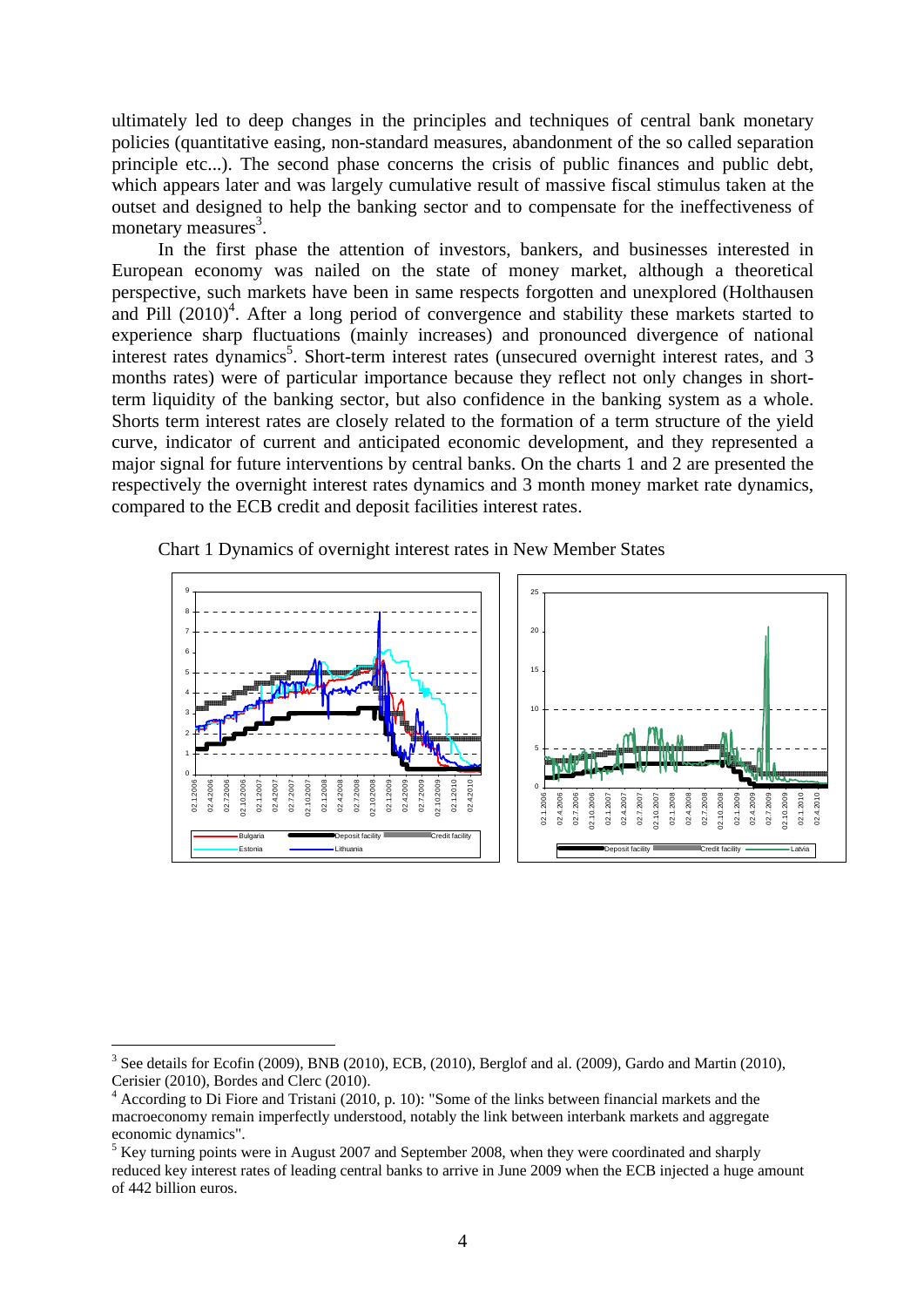

Chart 2 Dynamics of 3 months interest rates in new member states



As to the second phase of the crisis, the attention of investors, bankers and politicians was focused on different indicators for fiscal risks (default, payment arrears on sovereign bonds, etc.), including spreads of CDS<sup>6</sup> which highs reached in March 2009 and mid-April 2010 (see chart 3). When the interest spreads in the interbank market, showing the state of confidence in the banking system and micro-level risks, CDS is indicator for the confidence into the sustainability of fiscal and debt policy, i.e. macro-risks.

1

<sup>&</sup>lt;sup>6</sup> The market for CDS (credit default swap) as part of the market in credit derivatives has grown particularly rapidly in the last decade, resulting in standardized and certain technical innovations which continue today, see for details (Packer and Suthiphongcahi, 2003; ICE , 2010).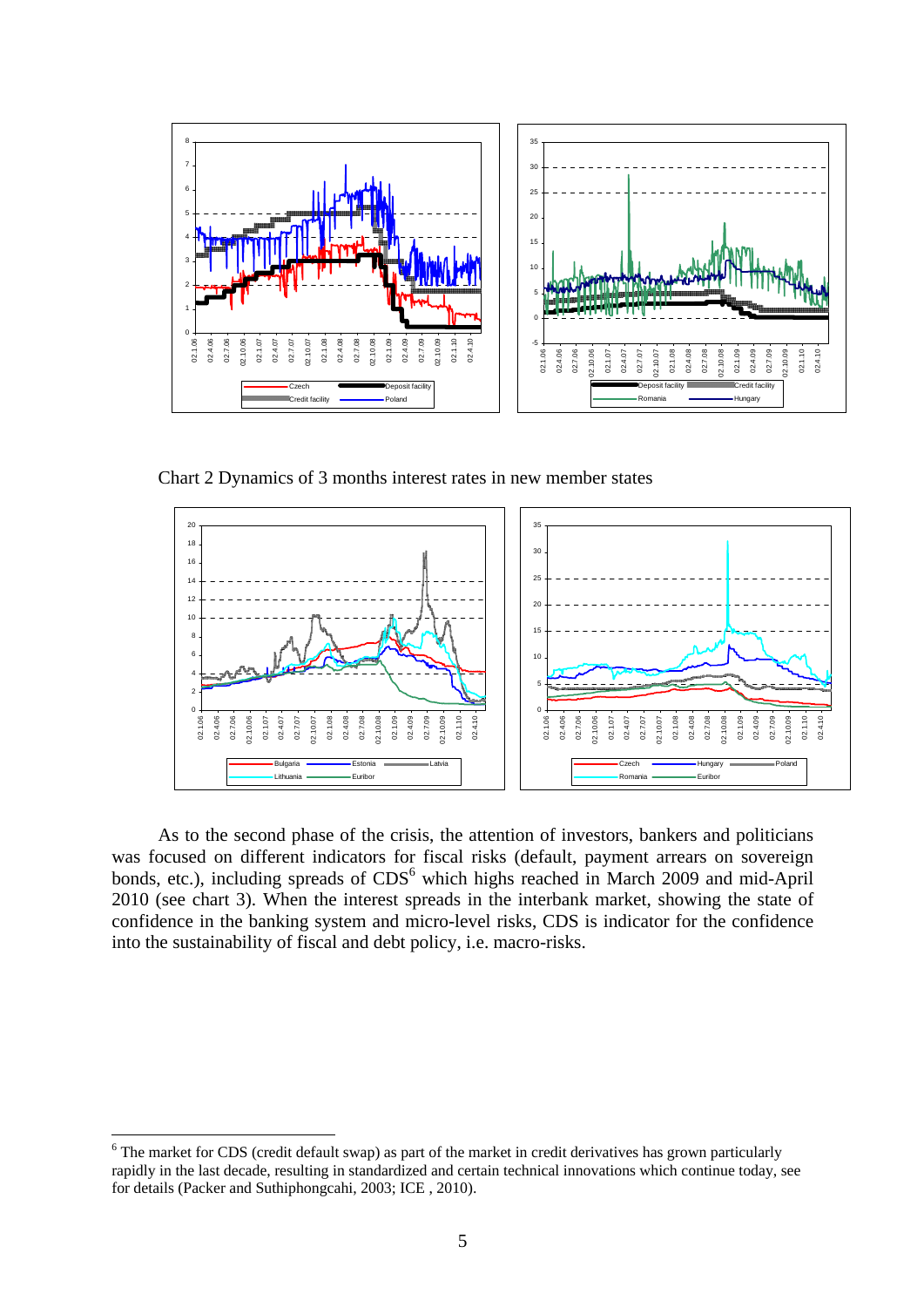Chart 3 Dynamics of the CDS to the new member states



There is no doubt that different links exit between the state of confidence in the interbank market and confidence in public finances as integral parts of systemic risk and financial stability (chart 4).

Chart 4 Money market risk and public finance risk as a part of the systemic risk



First, the impact of fiscal risks on the money market going through changes in bank balance sheets where sovereign securities are presented. Any worsening of expectations for a moratorium or debt restructurings automatically reflected on the state of the banking system, the CDS of individual banks is rising, and hence on the price of money market.

Second, opposite influence exists, from money market interest rates to fiscal imbalances, and is expressed primarily in the fact that the government is the guaranty of the stability of the banking sector, evidenced by a series of measures of bank capitalization and restructuring. Thus, any disturbance of the money market and more expensive resources, leads to accumulation of costs for the budget and ultimately worsen the solvency of governments.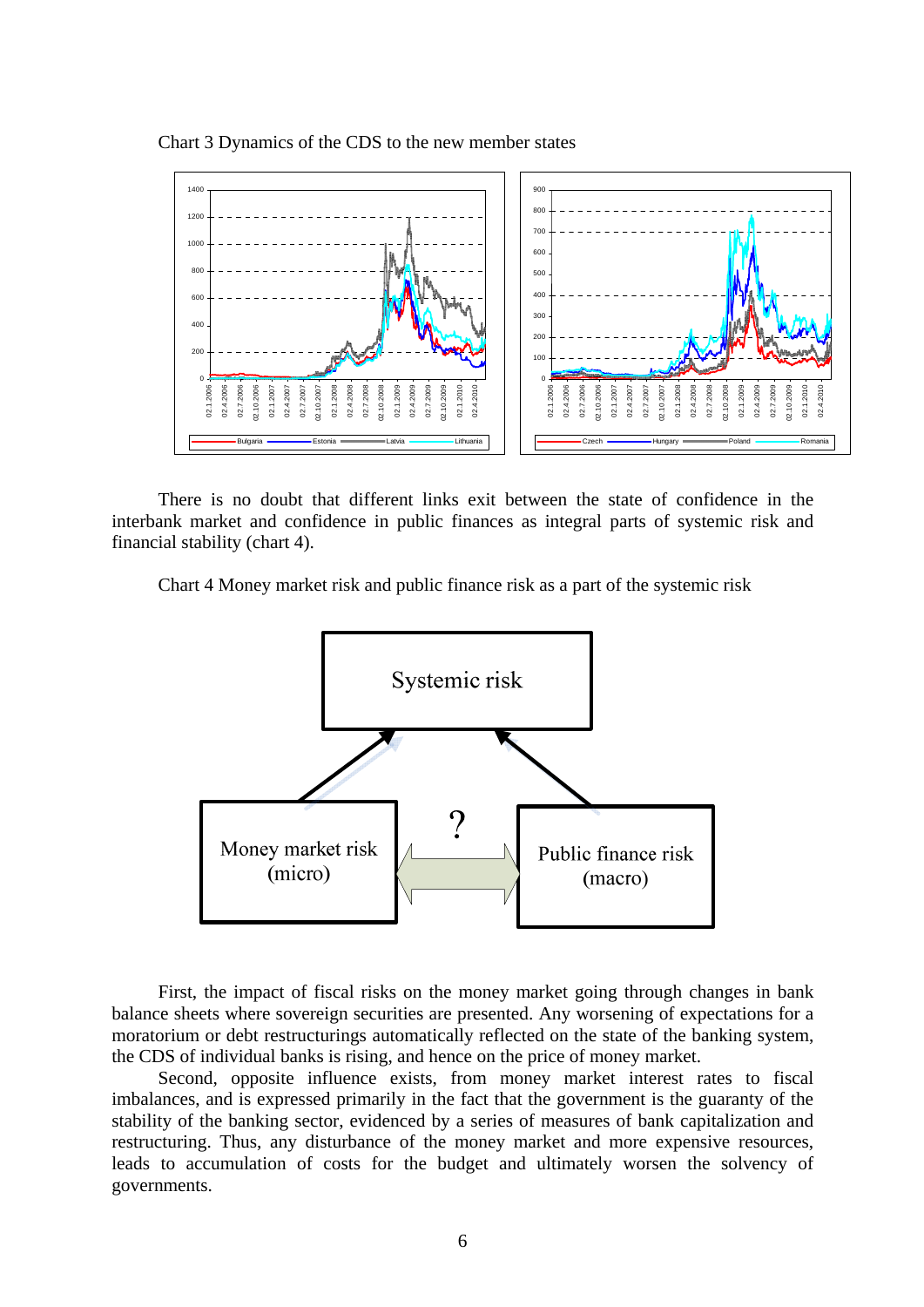In the NMS, the links already mentioned are interwoven theoretical and practical problems associated with the dynamics of convergence and comparative effectiveness of different monetary regimes.

First, as mentioned in the introduction, before the crisis the main issue for the comparative analysis concerned the choice of monetary and currency exchange regimes for achieving monetary and real convergence. Monetary convergence, i.e. similar movement of interest rates with that in the euro area members was considered and is considered the minimum requirement for a successful adoption of the common monetary policy. In this sense, the interest rate channel and inter-bank interest rates are leading link in the chain of transmission mechanism. Crisis change things or at least put them in new conditions. It not only cast doubt on the sustainability of the trend towards monetary integration in the NMS, but also gave impetus to the destruction of the monolithic behavior of the new countries, allowing identifying different individual trajectories, depending on the state of public finance, banking systems, and overall structural reforms. Roughly crisis gave a new opportunity for expression of the diversity of transition, which has long been subject to thorough analysis and numerous publications<sup>7</sup>.

Second, the dynamics of monetary convergence especially that of the interbank market, considered within the broader discussion on optimality of the European currency zone, and allows the benchmarking of monetary regimes performance in the NMS. This concern the current state of the almost bipolar choice of monetary regimes, on the one side Currency boards and quasi-fixed rates in Estonia, Latvia, Lithuania, Bulgaria and on the other side inflation targeting and floating rates in the Republic, Hungary, Poland and Romania<sup>8</sup>. The bipolar situation provides opportunities for almost a natural experiment for the success of the two different monetary systems<sup>9</sup>. In fact this polarity was reached through a long evolution, in which stood out different trends and groupings (Nenovsky, 2009).

Third, disputes between supporters of the CBA and inflation targeting in postcommunist countries have a long history, which acquires real practical terms. It is generally believed that Currency boards give greater opportunities for rapid monetary integration, because the interest rates passively follow the euro area, due to the effects of credibility and discipline<sup>10</sup>. Credibility and discipline effects provide an opportunity for a tight fiscal policy and low public debt<sup> $11$ </sup>. For its part, proponents of inflation targeting indicate that this arrangement allows for greater autonomy and monetary response to asymmetric shocks, and that the Currency boards are highly vulnerable. According to them, the effects of credibility and discipline are not weaker under the regime of monetary discretion than under the rigid monetary rule. Experience shows, however, that the state of the MNS and certain preconditions for the integration of the euro area, the opportunities for independent monetary policy are small and almost insignificant. This is confirmed by the behavior of interest rates before the start of the crisis, which had similar convergence dynamics.

<u>.</u>

<sup>&</sup>lt;sup>7</sup> See Kornai (2000), Aslund (2002), Colombatto (2002), Winiecki (2004), Csaba (2007), Bohle and Greskovits (2007), Havrylyshin (2009) and others.

 $\frac{8}{2}$  Slovakia and Slovenia are not subject to analysis; they are full members of the eurozone.

<sup>&</sup>lt;sup>9</sup> See e.g. the discussion about the comparative success of different countries in combating the crisis made in Aslund (2009) and Gardo and Martin (2010). Aslund said the main reason for the crisis is the course currency regime and the crisis is particularly serious where the scheme is rigid (Currency boards) and relatively mild pass to inflation targeting. Although Aslund's theoretical considerations are interesting, the facts, however, do not confirm his claim, even opposite. Telling evidence is the comparative situation of Estonia and Hungary, considered the first member of the eurozone by 2011, and the second - the boundaries of financial collapse. <sup>10</sup> See for the functioning of currency boards Gulde () Nenovsky and Hristov (2002), Nenovsky, Hristov and Mihaylov (2002). For the inflation targeting experience in Eastern Europe see ().

 $11$  Although in general practice confirms these relationships, in reality situation with currency boards are more complex and the trajectories of the two effects (credibility and discipline) are complex and nonlinear dynamics (Raybaut and Torre, 2005).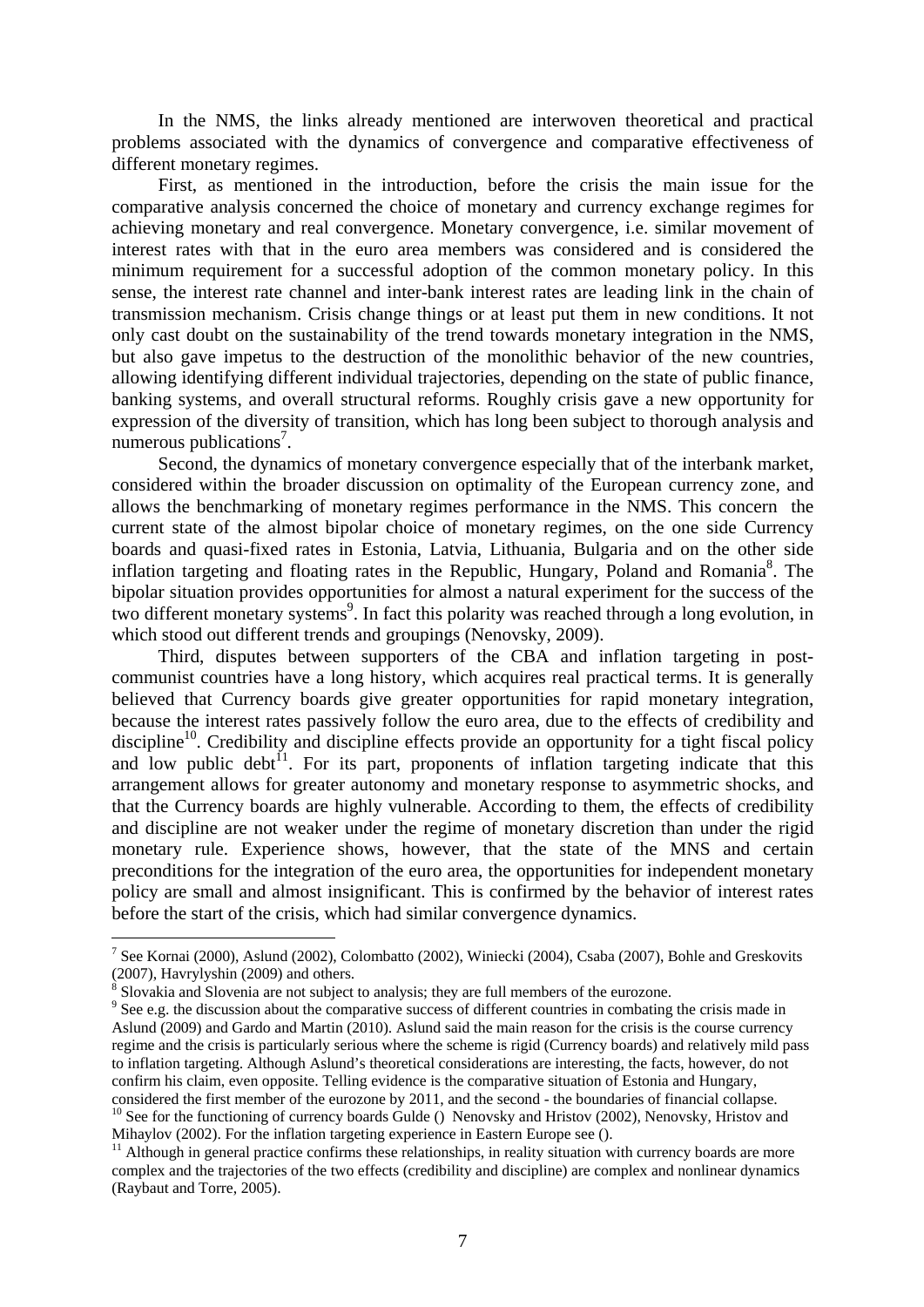### **Related studies and empirical models**

For the purposes of empirical measurement general theoretical relationship between bank and fiscal risks is limited to an analysis of the relationship between short-term interest rates on money market (overnight interest rates and three-month interest rates) and spreads on sovereign CDS premiums in different phases of the crisis, as well as two main monetary regime. Countries are examined in two groups of countries, four fixed-rate and four with inflation targeting. The first group included, the Baltic countries at the beginning of 90 years chose a fixed exchange rate regimes (Estonia, 1992, Latvia 1993, Lithuania, 1994) associated with geo-strategic choice for separation from the Soviet zone and monetary integration in Europe system. They add Bulgaria, which in 1997 introduced a currency board. The second group of countries is that inflation targeting selected. Here are the countries of Central Europe (Czech Republic, 1998, Poland, 2000, Hungary, 2001) and Romania (2005).

Several studies may be useful for our analysis, although most of them did not deal with or directly tested our dependencies. The dynamics of the whole multitude of interest rates in new member states has been studied thoroughly and in detail by Egert and al. (2007) in connection with problems of interest rate pass through in 5 countries of Central Europe, and Cuaresma and Wojcik (2006) to measure the monetary independence of Hungary, Poland and Czechoslovakia, in different periods of exchange rate regimes (1993- 2003). Using DCC-MGARCH modeling of the second study the authors found confirmation of the hypothesis of greater independence at a floating rate and more in fixed. At the same bed and same parties is the study of Habib (2002), which concentrate on short-term interest rates, and finds a lack of dependence of interest rates in Germany.

As for NMS sovereign CDS spreads lack independent studies of their dynamics. Indeed, the attention of researchers on the behavior of the CDS spreads is recent, and directions for future research are numerous. Several authors establish empirically that these spreads reflect quite well the state of fiscal risks and in a sense give more and better information than sovereign ratings (Shino and Takahashi, 2010). These authors suggest that the relationship between CDS spreads and public debt was especially shown for the countries of Southern Europe (Greece, Portugal, Spain, and Italy). For its part Ismailescu and Kazemi (2010) examined the response of the CDS spreads in emerging markets in terms of changes in ratings during 2001-2008 and found that positive changes in ratings have a stronger effect on CDS that negative changes. An interesting empirical analysis of shocks on the return on bank assets of major U.S. and European banks caused by the bank CDS indices is represented in Calice and Ioannidis (2009).

 As for modeling of overnight interest rates, it has a long tradition (Hamilton, 1996; Hamilton and Jorda, 2002) and is subject to numerous and interesting attempts to account a number of institutional and organizational factors in the EU money market (Nautz and Offermanns, 2006; Bartolini and Prati, 2006; Cassola and Mmorana, 2008; Linzert and Schmidt, 2008), and the effects of the crisis Holthausen and Pill (2010). Modeling of overnight interest rates under a Currency board, in the case of Bulgaria was made by Nenovsky and Chobanov (2004).

The main novelty of the present study is to investigate the direct link between monetary and liquidity risk from one side and fiscal and country risk from others side. Our empirical strategy is to run the panel models, linking overnight interest rate and sovereign CDS spreads of new member states (taken either as level, or deviation from European level). The original database we use includes daily observations for short-term interest rates and sovereign CDS rates for the period January, 2006, to June 2010, eighth countries (Estonia, Latvia, Lithuania, Bulgaria, Poland, Hungary, Czech Republic and Romania) for Eonia (Euro Overnight Index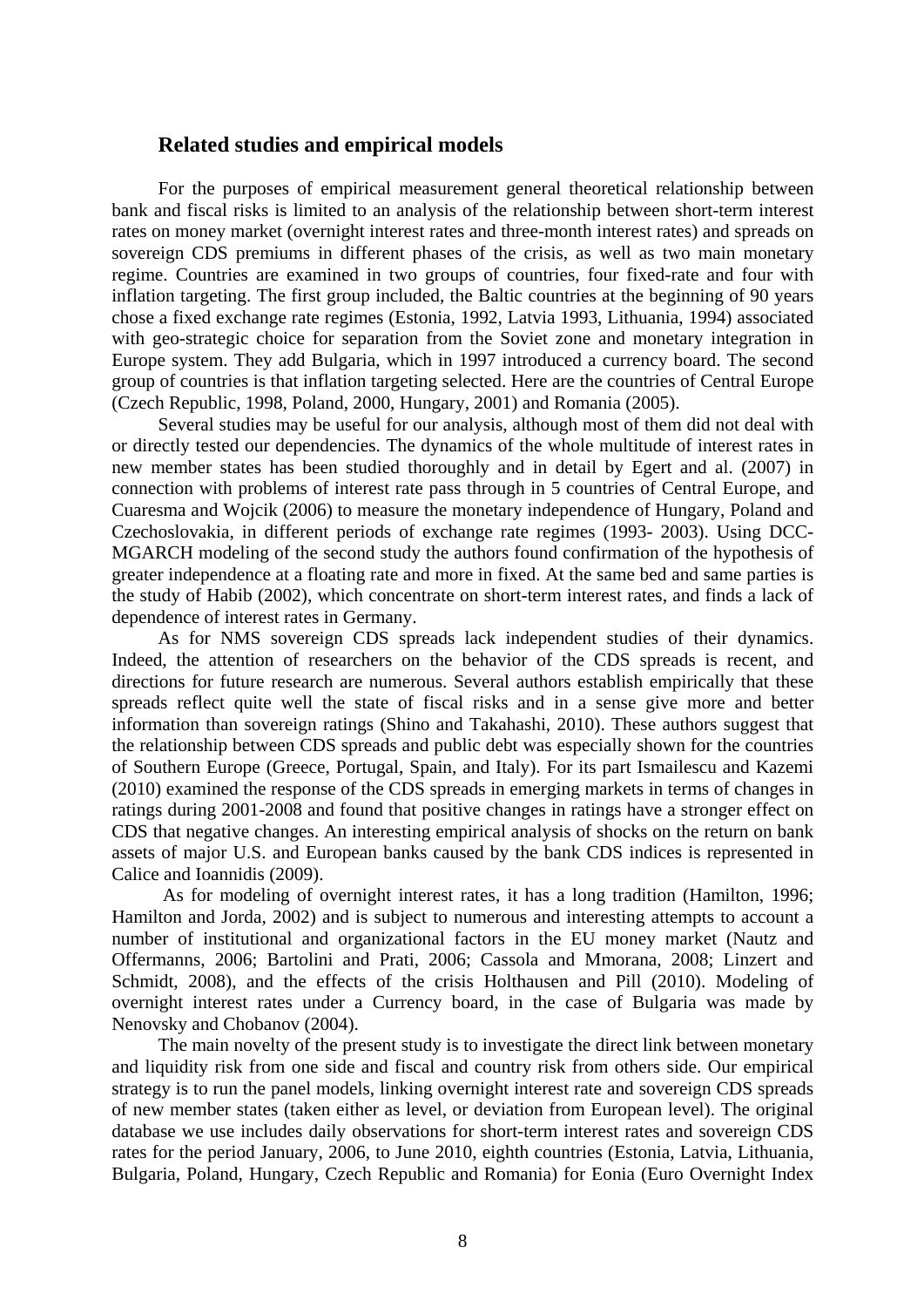Average) and 3-month Euribor (Euro Interbank Offered Rate), and sovereign CDS for Germany. We run the panel firstly for the entire period, and later we split the period into two parts, prior to the crisis, and during the crisis.

The first group of model (equation 1 and 2 below) present the equations of the panel model, where NMS interest rates taken as deviation from to EU benchmark:

(1) 
$$
d(i\sigma_{ii} - i\sigma_i^*) = \alpha_{ii} + \alpha_{1i}d(i_{ii} - i_i^*) + \alpha_{2i}d(i\sigma_{ii} - i\sigma_i^*) + \alpha_{3i}d(s_{ii} - s_i^*) + \varepsilon_{ii}
$$

(2) 
$$
d(i\omega_{it} - i\omega_t^*) = \alpha_{it} + \alpha_{2i}d(i3_{it} - i3_t^*) + \alpha_{3i}d(s_{it} - s_t^*) + \varepsilon_{it}
$$

In (1) and (2) *io* denotes overnight interest rates in the new members sates and *io*\* denotes Eonia, *i3* presents short 3 months rates, *i3*\* presents 3-month Euribor, *i* and *i*\* presents the policy rates and finally *s* and *s*\* denote respectively sovereign CDS spreads to new countries and those of Germany. The subscript *i* is for country effect, and *t* – for the time effect. The model (1) was used for countries with inflation targeting regime where the policy rate is discretionary formulated. In the case of Currency boards countries (and fixers, like Latvia), there is not discretionary policy rate, and where this rate is announced it is of purely administrative, statistical and judiciary objectives, therefore the equation (1) becomes (2).

The second group deals with the same relation between fiscal and liquidity risk, and the variables are taken independently (not as a spread) and the EU short term rates appear as explanatory variables. In this case we run the following two panels, (3) for inflation targeters and (4) for currency boards countries:

$$
(3) d(i\omega_{it}) = \alpha_{it} + \alpha_{li}d(i_{it}) + \alpha_{2i}d(i3_{it}) + \alpha_{3i}d(s_{it}) + \alpha_{4}d(i\omega^{*}) + \alpha_{5}d(i3^{*}) + \varepsilon_{it}
$$

(4) 
$$
d(i\omega_{it}) = \alpha_{it} + \alpha_{2i}d(i3_{it}) + \alpha_{3i}d(s_{it}) + \alpha_4d(i\omega^*) + \alpha_5d(i3^*) + \varepsilon_{it}
$$

The results obtained are presented in the tables 1 and 2.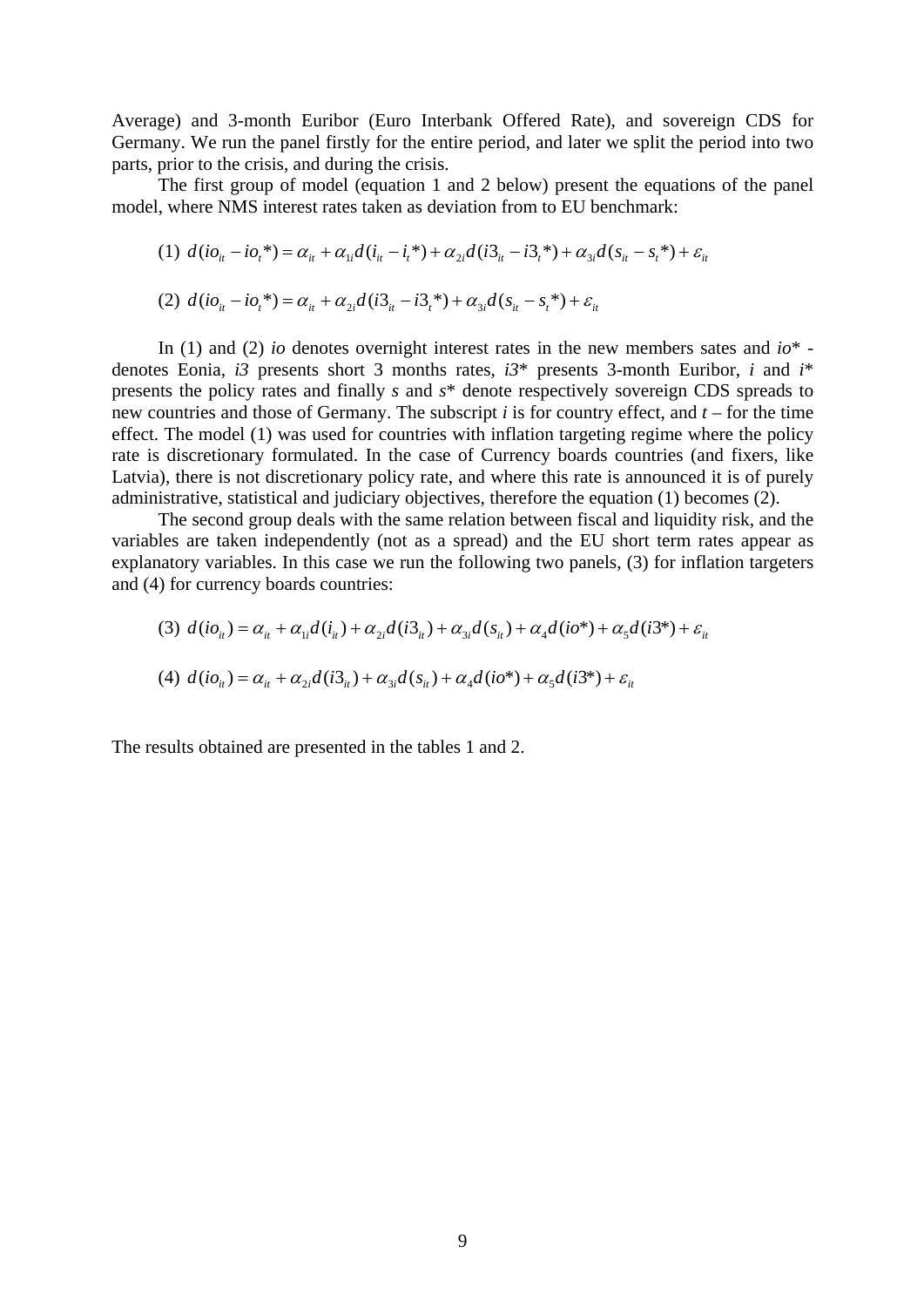|                                            | Entire period                | Prior to the crisis            | Crisis period                 |
|--------------------------------------------|------------------------------|--------------------------------|-------------------------------|
|                                            | 06/2006:05/2010              | 06/2006:09/2008                | 10/2008:05/2010               |
| Fixed exchange rate<br>(Bulgaria, Estonia, | $\alpha = -0.0017 (-0.25)$   | $\alpha = -0.0001 (-0.024)$    | $\alpha = -0.002 (-0.16)$     |
| Lithuania, Latvia)                         | $\alpha$ 2 = 1.563 (26.84)*  | $\alpha$ 2 = 0.6930 (9.46)*    | $\alpha$ 2 = 1.8583 (19.79)*  |
|                                            | $\alpha$ 3 = 0.0016 (2.72)*  | $\alpha$ 3 = 0.00007 (0.05)    | $\alpha$ 3 = 0.0014 (1.76)*** |
|                                            | $R2 = 0.1396$                | $R2 = 0.0306$                  | $R2=0.1890$                   |
|                                            | $DW = 1.7792$                | $DW = 1.8792$                  | $DW=1.7324$                   |
|                                            | Obs 4580                     | <b>Obs 2844</b>                | Obs 1736                      |
| Inflation targeting                        | $\alpha$ =0.0007 (0.06)      | $\alpha = 0.0012(0.08)$        | $\alpha$ =0.0005 (0.0329)     |
| (Poland, Hungary,                          | $\alpha$ 1 = 0.5512 (3.89)*  | $\alpha$ 1 = 1.0428 (3.57)*    | $\alpha$ 1 = 0.3377 (2.39)**  |
| Czech Republic,                            | $\alpha$ 2 = 0.5517 (10.19)* | $\alpha$ 2 = 2.6563 (10.85)*   | $\alpha$ 2 = 0.4349 (9.11)*   |
| Romania)                                   | $\alpha$ 3 = -0.0007 (-0.51) | $\alpha$ 3 = -0.0149 (-3.17)*  | $\alpha$ 3 = 0.0007 (0.59)    |
|                                            | $R2=0.0266$                  | $R2 = 0.0482$                  | $R2=0.0507$                   |
|                                            | $DW=2.0998$                  | $DW = 2.06$                    | $DW = 2.26$                   |
|                                            | Obs 4580                     | Obs 2844                       | Obs 1736                      |
| Deficits countries                         | $\alpha$ =0.0003 (0.02)      | $\alpha$ =0.0015 (0.07)        | $\alpha = 0.0004(0.01)$       |
| (Hungary, Latvia                           | $\alpha$ 1 = 0.2653 (1.39)   | $\alpha$ 1 = 0.9919 (2.75)*    | $\alpha$ 1 = 0.0186 (-0.08)   |
| Romania)                                   | $\alpha$ 2 = 0.7807 (12.21)* | $\alpha$ 2 = 1.8876 (8.47)*    | $\alpha$ 2 = 0.69 (10.10)*    |
|                                            | $\alpha$ 3 = 0.0012 (0.90)   | $\alpha$ 3 = -0.0111 (-2.25)** | $\alpha$ 3 = 0.0022 (1.57)    |
|                                            | $R2=0.0430$                  | $R2=0.0389$                    | $R2=0.0747$                   |
|                                            | DW=1.9854                    | $DW=2.0225$                    | $DW=1.9593$                   |
|                                            | Obs 3435                     | Obs 2133                       | Obs 1302                      |
|                                            |                              |                                |                               |

| Table 1 Models in spreads (equations 1 and 2) |  |
|-----------------------------------------------|--|
|-----------------------------------------------|--|

\* - significant at 1%; \*\*-significant at 5%; \*\*\* - significant at 10%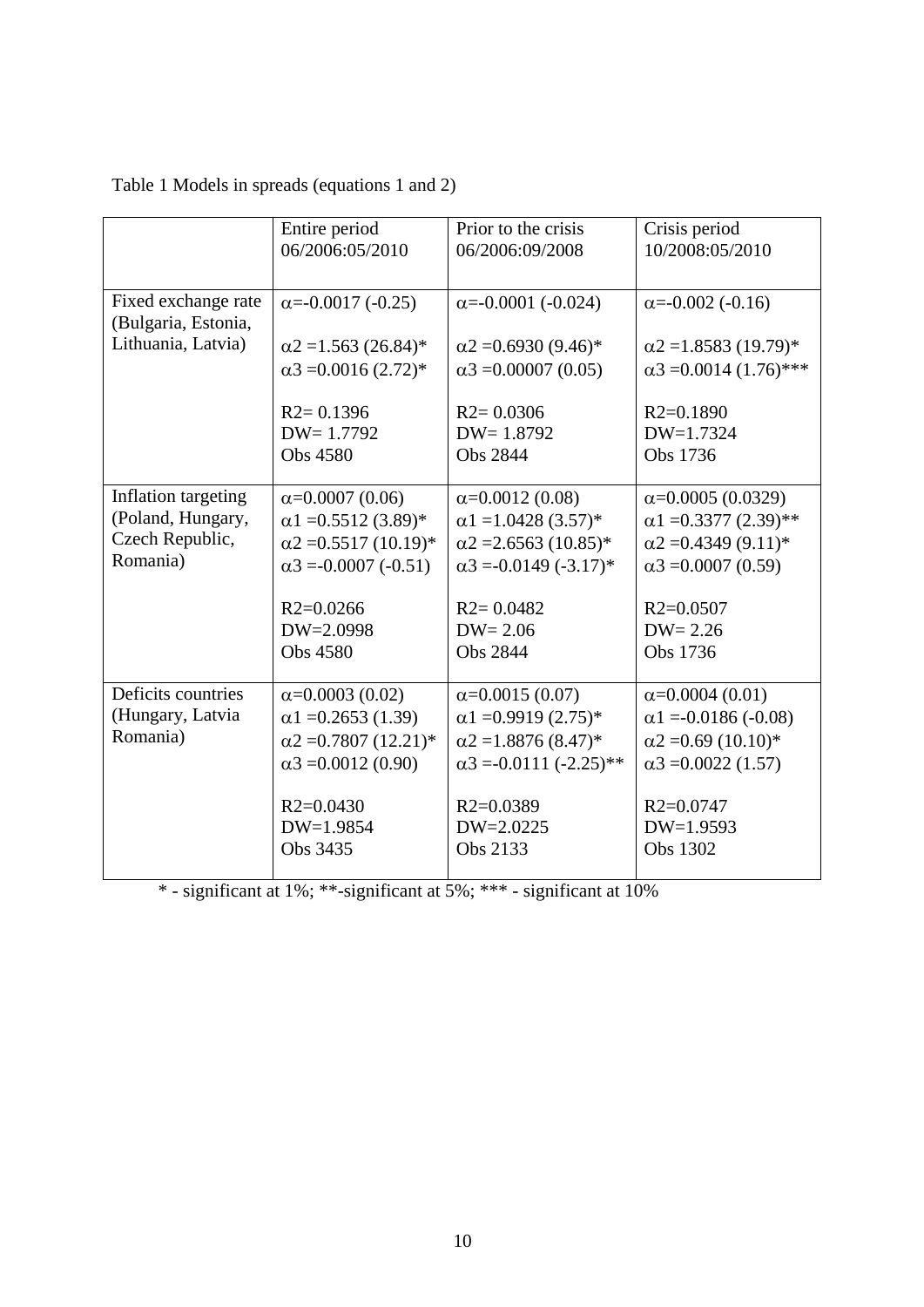| Table 2 Models in levels (equations 3 and 4) |  |
|----------------------------------------------|--|
|----------------------------------------------|--|

|                     | Entire period                  | Prior to the crisis            | Crisis period                 |
|---------------------|--------------------------------|--------------------------------|-------------------------------|
|                     | 06/2006:05/2010                | 06/2006:09/2008                | 10/2008:05/2010               |
|                     |                                |                                |                               |
| Fixed exchange rate | $\alpha = -0.0005 (-0.19)$     | $\alpha$ =0.0001 (-0.06)       | $\alpha$ =0.0102 (1.73)***    |
| (Bulgaria, Estonia, |                                |                                |                               |
| Lithuania)          | $\alpha$ 2 = 0.8119 (25.29)*   | $\alpha$ 2 = 0.5294 (15.23)*   | $\alpha$ 2 = 0.9847 (17.67)*  |
|                     | $\alpha$ 3 = 0.0007 (3.26)*    | $\alpha$ 3 = 0.0004 (-0.71)    | $\alpha$ 3 = 0.0007 (2.35)**  |
|                     | $\alpha$ 4 = 0.0462 (2.04)**   | $\alpha$ 4 = 0.0795 (3.72)*    | $\alpha$ 4 = 0.0069 (0.16)    |
|                     | $\alpha$ 5 = 0.6247 (4.54)*    | $\alpha$ 5 = 0.2466 (1.66)***  | $\alpha$ 5 = 1.1345 (4.13)*   |
|                     |                                |                                |                               |
|                     | $R2 = 0.1720$                  |                                |                               |
|                     | $DW = 2.0185$                  | $R2 = 0.1063$                  | $R2=0.2120$                   |
|                     | Obs 3435                       | $DW = 2.2964$                  | DW=1.9174                     |
|                     |                                | Obs 2133                       | Obs 1302                      |
| Inflation targeting | $\alpha$ =0.006 (0.05)         | $\alpha = -0.0059 (-0.36)$     | $\alpha = 0.0040$ (0.21)      |
| (Poland, Hungary,   | $\alpha$ 1 = 0.4199 (2.55)**   | $\alpha$ 1 = 0.8274 (2.48)**   | $\alpha$ 1 = 0.2277 (1.37)    |
| Czech Republic,     | $\alpha$ 2 = 0.5540 (10.26)*   | $\alpha$ 2 = 2.7048 (10.95)*   | $\alpha$ 2 = 0.4380 (9.21)*   |
| Romania)            | $\alpha$ 3 = -0.0008 (-0.67)   | $\alpha$ 3 = -0.0150 (-3.12)*  | $\alpha$ 3 = 0.0003 (0.30)    |
|                     | $\alpha$ 4 = 0.0814 (0.72)     | $\alpha$ 4 = 0.0152 (0.09)     | $\alpha$ 4 = 0.1841 (1.36)    |
|                     | $\alpha$ 5 = 0.09 (0.13)       | $\alpha$ 5 = -0.7713 (-0.64)   | $\alpha$ 5 = 0.4040 (0.47)    |
|                     |                                |                                |                               |
|                     | $R2=0.0251$                    | $R2 = 0.0463$                  | $R2=0.0502$                   |
|                     | DW=2.0992                      | $DW = 2.0609$                  | $DW = 2.2632$                 |
|                     | Obs 4580                       | Obs 2844                       | Obs 1736                      |
| Deficits countries  | $\alpha = 0.0011(0.06)$        | $\alpha = -0.0062 (-0.27)$     | $\alpha = 0.0120(0.37)$       |
| (Hungary, Latvia    | $\alpha$ 1 = 0.0932 (0.43)     | $\alpha$ 1 = 0.7669 (1.92)***  | $\alpha$ 1 = -0.1792 (-0.70)  |
| Romania)            | $\alpha$ 2 = 0.7859 (12.37)*   | $\alpha$ 2 = 1.9204 (8.61)*    | $\alpha$ 2 = 0.6943 (10.30)*  |
|                     | $\alpha$ 3 = 0.0009 (0.65)     | $\alpha$ 3 = -0.0109 (-2.17)** | $\alpha$ 3 = 0.0016 (1.19)    |
|                     | $\alpha$ 4 = -0.3857 (-2.28)** | $\alpha$ 4 = -0.1148 (0.48)    | $\alpha$ 4 = -0.6320 (-2.64)* |
|                     | $\alpha$ 5 = 1.1740 (1.14)     | $\alpha$ 5 = 0.2834 (0.17)     | $\alpha$ 5 = 1.9381 (1.27)    |
|                     |                                |                                |                               |
|                     | $R2=0.0449$                    | $R2 = 0.0382$                  | $R2=0.0817$                   |
|                     | DW=1.9819                      | $DW = 2.0221$                  | $DW=1.9532$                   |
|                     | Obs 3435                       | Obs 2133                       | Obs 1302                      |

\* - significant at 1%; \*\*-significant at 5%; \*\*\* - significant at 10%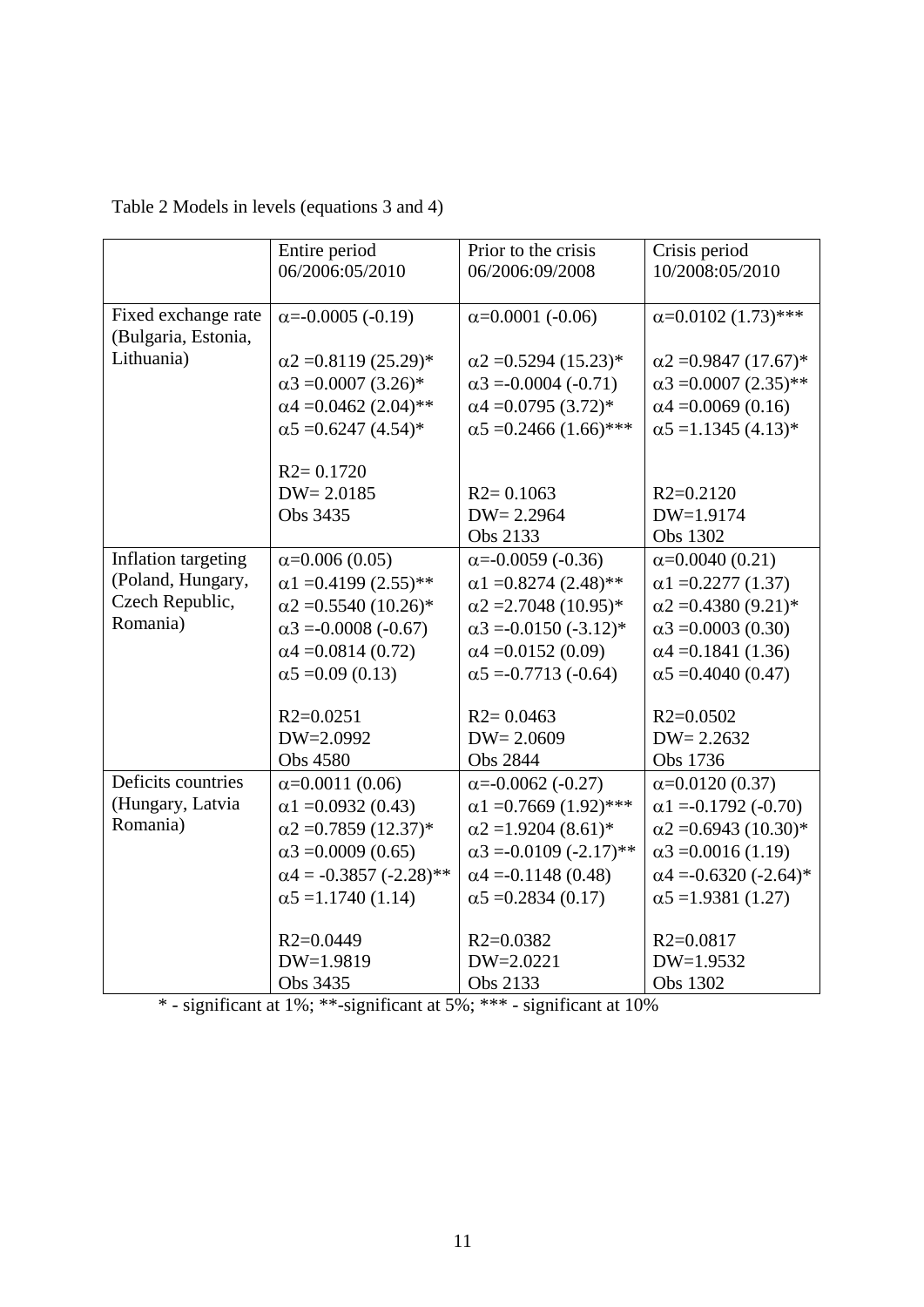#### **Discussion of the results and concluding remarks**

According to the results we can observe that inflation targeting and pegged exchange rate NMS demonstrate significant differences in terms of monetary integration and the perception of fiscal risk. Overnight interest rate spread under fixed exchange rate in normal times depends on monetary factors mainly on expectations about future behavior of interest rates and an assessment of the liquidity situation presented by the three-month spread. In the same period for inflation targeting countries some role plays the spread in policy rates and CDS. The relationship between policy rate and overnight has the expected positive sign. The relationship with CDS is negative, which at first glance does not confirm the theoretical assumption of the link between the monetary and fiscal risk. In fact the pre-crisis period is characterized by a cycle of rising interest rates by the ECB, accompanied by plenty of liquidity for countries with inflation targeting. And when the tries to tighten monetary policy were observed, this is not the case in respect of the fiscal efforts. There were budget deficits regardless of the upward phase of the cycle. Pro-cyclical fiscal policy is not always reflected by an adequate change of the CDS spread due to high economic growth and the underestimation of the inherent risks. Therefore, both risks - monetary and fiscal move together.

Some of the NMS are characterized by high volatility in its monetary variables, high budget deficits, and vulnerability to shocks that force them to seek assistance from IMF and EU. Due to similarities in their behavior we separated them into the third group called "deficit countries". Before the crisis the behavior of spreads is similar to that of inflation targeting countries. Although with fixed exchange rate we decided to put Latvia here because of macroeconomic similarities with the deficit and low disciplined countries.

The crisis has changed the relationship between liquidity and fiscal risks. Fiscal risks approximated by the CDS spreads are statistically significant in the group of fixed NMS, which mean that higher fiscal risk leads to further rise of the liquidity risks, i.e. short term interest rates. However, for inflation targeting countries CDS spreads are insignificant, as is could be observed also on the chart 3, when he remains at the lower levels than for fixed NMS. This is another illustration of the fact that the fixed exchange rates are *perceived* as riskier when using macro policy for coping with the external shocks. But such risk assessment finds no real confirmation in practice, since the countries with currency board are not turned to international institutions during the crisis, and moreover, Estonia was admitted to the eurozone (January, 2011) by satisfying the necessary Maastricht criteria.

In terms of equations for overnight interest rates the expected relationships were confirmed. The hypotheses of greater degree of monetary integration with the euro before the crisis for the NMS with fixed exchange rate, and the importance of the proper monetary policy for countries with inflation targeting regime were supported. Deficits countries have the same behavior as inflation targeting. The crisis leads to disconnect between overnight interest rates in NMS and euro area, however the impact of euro area monetary variables is observed mainly through the expectations of future interest rate behavior, represented by the three months interest rates. The importance of external perception of fiscal risks increases and CDS were statistically significant with the expected sign. The crisis leads to a strong reduction of the impact of its own monetary policy on overnight interest rates for inflation targeting and deficits countries and became statistically insignificant. Concerning deficits countries the overnight interest rates moves in the opposite direction from that of the Eonia.

In conclusion we can say that the results obtained form the high frequency panel data models support the theoretical hypotheses and policy intuition that exists strong relationship between the liquidity risk (measured by the short term money markets) and fiscal risk (measured by CDS) and that this link is extremely unstable during the financial crisis. The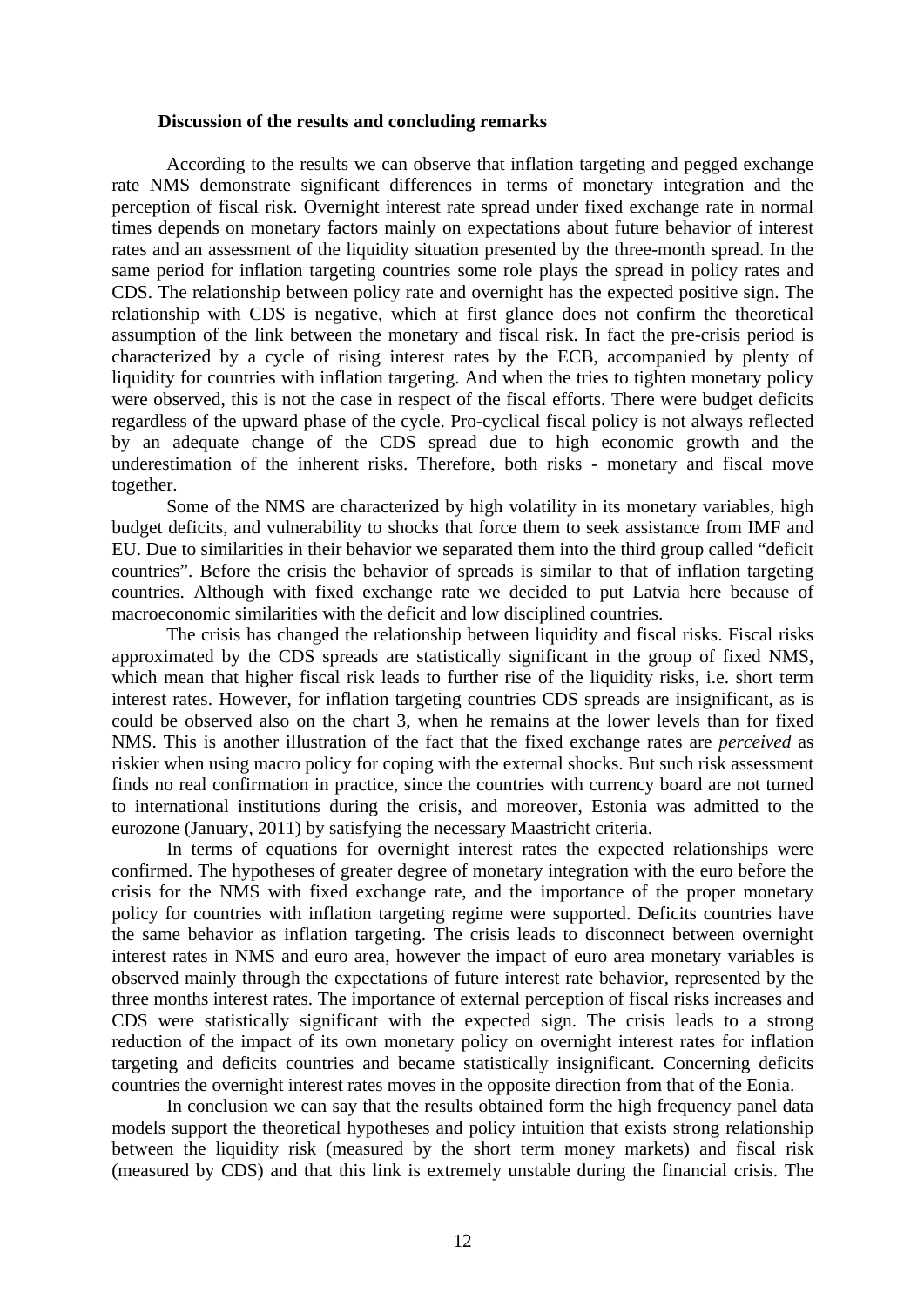relative performance of different monetary regimes concerning the liquidity-fiscal risk connection is debatable, and although the countries with currency boards is perceived as more vulnerable, the recent practice shows that they are more stable, and did not resorts to foreign financial assistance, at least for now.

#### **Bibliography**

Aslund, A.(2002) "*Building capitalism. The transformation of the former soviet bloc"* Cambridge : Cambridge University Press, 2002

Åslund, A.(2009) "*The East European Financial Crisis*". Case Network Studies&Analysis, No 359/2009.

Ball, S. (2010). "*The performance of alternative monetary regimes*", NBER WP N 16124

Barisitz, St. "*Banking Transformation (1989-2006) in Central and Eastern Europe – with Special Reference to Balkans"*. Bank of Greece, Working Paper, 78 (2008)

Bartolini, L, Al. Prati. "*Cross-country differences in monetary policy execution and money market rates' volatility*". European Economic Review 50 (2006): 349-376.

Bohle, D., B. Greskovits*.* "*The State, Internationalization, and Capitalist Diversity in Eastern Europe*, Competition and Change *",* 11, 2, (2007): 89-115.

Calice, G., Ch. Ioannidis. "*An Emperical Analysis of the Impact of the Credit Default Swap Index Market on Large Complex Financial Institutions*", 2009, http//ssrn.com/abstract=1447403

Cassola, N., C. Morana. (2008). "*Modeling Short-Term Interest Rate Spreads in the Euro Money Market".* International Journal of Central banking, vol.4, No 4, December 2008*.* 

Cerisier, F. (2010). "*France: decisions time on public finances"*, BNB conjuncture, July – August, pp. 3-13.

Chobanov, P., N. Nenovsky. (2004) "*Money market liquidity under Currency board - empirical investigations for Bulgaria",* William Davidson Institute Working Paper, N 693, May 2004.

Colombatto, E*.* "*Is there and Austrian Approach to Transition? "* The Review of Austrian Economics, 1, 15 (2002): 61- 74.

Csaba, L*.* "*The New Political Economy of Emerging Europe".*Budapest: Akadémiai Kiadó/Kluwer, 2007.

Cuaresma, J. Cr., C. Wójcik. (2006) "*Measuring monetary independence: Evidence from a group of new EU member countries",* Journal of Comparative Economics 34 (2006): 24-43.

De Fiore, F., O. Tristani. "*Financial conditions and monetary policy*", ECB Research Bulletin, No 9, (2010): 10-12.

ECB (2010). "*The ECB's Monetary Policy Stance During the Financial Crisis"*, Montly Bulletin, January 2010.

ECOFIN (2009). "*Economic Crisis in Europe: Causes, Consequences and Responses, European Economy ",* N 7

 Égert, B., J. C, Cuaresma and Th. Reinger. *"Interest rate pass- through in central and eastern Europe: Reborn from ashes merely to pass away*", Journal of Policy Modeling 29,(2007):209-225.

Frankel, J. (2010). *"Monetary policy in emerging markets : a survey"*, NBER, WP 16125

Gardo, S., R. Martin (2010). *"The impact of the global economic and financial crisis on central, eastern and south-eastern Europe, a stock-taking exercise"*, ECB Occasional Paper N 114.

Hamilton, J. D. (1996), "*The Daily Market for Federal Funds"*, The Journal of Political Economy, vol.104, No1, (1996): 26-56.

Hamilton, J. D, Ò. Jordà. (2000), "*A model of the Federal Funds Rate Target"*. The Journal of Political Economy, vol.110, No5, (2000): 1135-1167.

ICE, " *Global Credit Derivates Markets Overview: Evolution, stendartization and Cleaning"*, March 2010.

Ismailescu, I., H. Kazemi. *"The reaction of emerging market credit default swap spreads to sovereign credit rating changes",* Journal of Banking&Finance, forthcoming.

Kornai, J*.* "*What the Change of System From Socialism to Capitalism Does and Does Not Mean"*. Journal of Economic Perspectives 14, 1 (2000): 27-42.